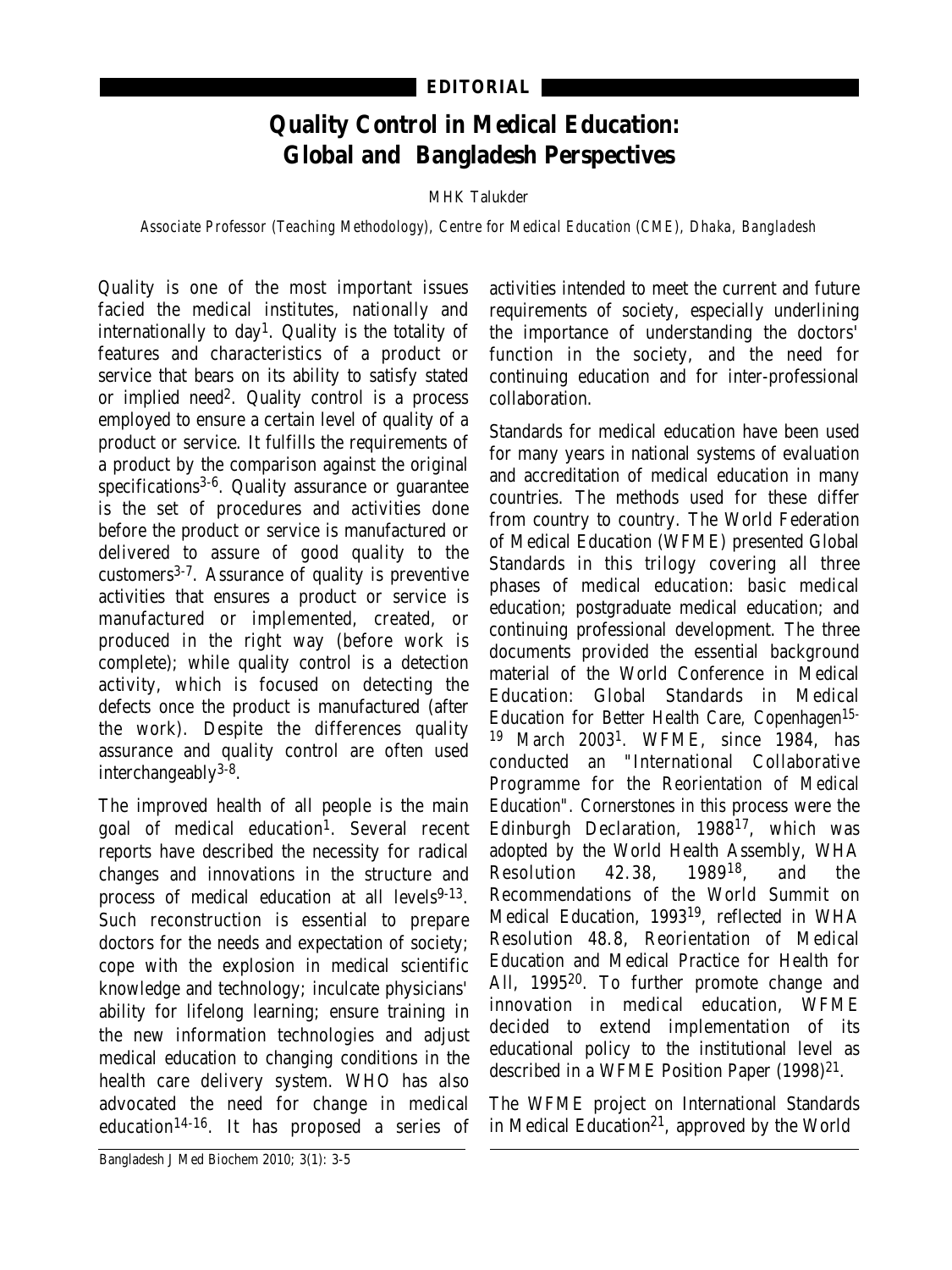4 Bangladesh J Med Biochem; 3(1) MHK Talukder

Health Organisation (WHO) and the World Medical Association (WMA), has three main intentions: to stimulate medical schools to formulate their own plans for change and for quality improvement in accordance with international recommendations; to establish a system of national and/or international evaluation and accreditation of medical schools; to assure minimum quality standards for medical school programmes; to safeguard practice in medicine and medical manpower utilisation, and its increasing internationalisation, by welldefined international standards of medical education.

The General Medical Council (GMC) sets and monitors standards in medical education in United Kingdom. In order to ensure that UK Medical Schools maintain these standards GMC run a quality assurance programme, which involves regular monitoring and visits to schools and their partner institutions. This programme is called Quality Assurance of Basic Medical Education (QABME). The GMC has a statutory duty (Medical Act 1983) to set and maintain the standards for undergraduate medical education. The standards are set out by GMC known as Tomorrow's Doctors. The Council has the power to visit universities to make sure that undergraduate teaching is consistent with Tomorrow's Doctors and to inspect examinations to make sure that the standards expected at qualifying examinations are maintained and improved. The GMC holds a list of universities that can award a UK medical degree and has the power to add and remove universities from that list 22.

Bagladesh Medical and Dental Council (BMDC) is a accredetating authority for all medcal graduates and post graduates of the country. Five unversities are conducting undergraduate and postgraduate examinations and giving certificates to them which is now under BSMMU following one umbrella concept. To qualify in admission in graduate course in the medical colleges all national anad intenational students have to pass a qulifying critera designed by the Directorate General of Health Service (DGHS) of Bangladesh. In Bangladesh practice of Quality Assurance Scheme(QAS) has been practicing since 1998 & quality control came in to jobs of medical colleges of Bangladesh under the heading 'Quality Assessement and Audit Review (QAAR) in 1998 under the project 'Further Improvement of Medical Colleges (FIMC)23. Different govt & non government medical colleges are practicing QAS.At present Centre for Medical Education (CME) is acting as secretariat of QAS in collaboration with Director of Medical Education of DGHS, BMDC, Ministry of Health and Family Wefare (MHFWF), Universities, WHO, Association for Medical Education of Bangladesh are working together to develop and maintan quality medical education in the country.

## Referrences

- 1. Basic Medical Education WFME Global Standards Quality Improvement ... www3. sund.ku.dk/... /WFME% 20Standard% 20Documents%20and% 20translatio ns/... - PDF
- 2. Grifin R W, Management, 7th Ed, 2003, Texas A & M University, Houghton Mifflin Company, Boston New York, pp 662-8.
- 3. Quality control Wikipedia, the free encyclopedia <en.wikipedia.org/wiki/Quality\_control->
- 4. Production and Operations Quality Control <tutor2u.net/business/production/quality\_control.  $h$ tm  $\rightarrow$
- 5. Quality control  $<$  www.quality researchinternational.com/.../qualitycontrol.htm ->
- 6. Quality Control and Quality Assurance Lesson Plan< www.bized.co.uk/educators/16-19/.../ qualcontrol.htm  $\rightarrow$
- 7. Quality assurance and quality control<www.ipccnggip.iges.or.jp/public/gp/english/8\_QA-QC.pdf -  $[PDF] >$
- 8. What is quality control? Definition from WhatIs.com - see also:  $QA$  ...  $<$  com/definition/  $0$ ,sid9 gci1127382, 00.html ->
- 9. American Medical Association. Future Directions for Medical Education. A Report of the Council on Medical Education. American Medical Association, Chicago, 1982.